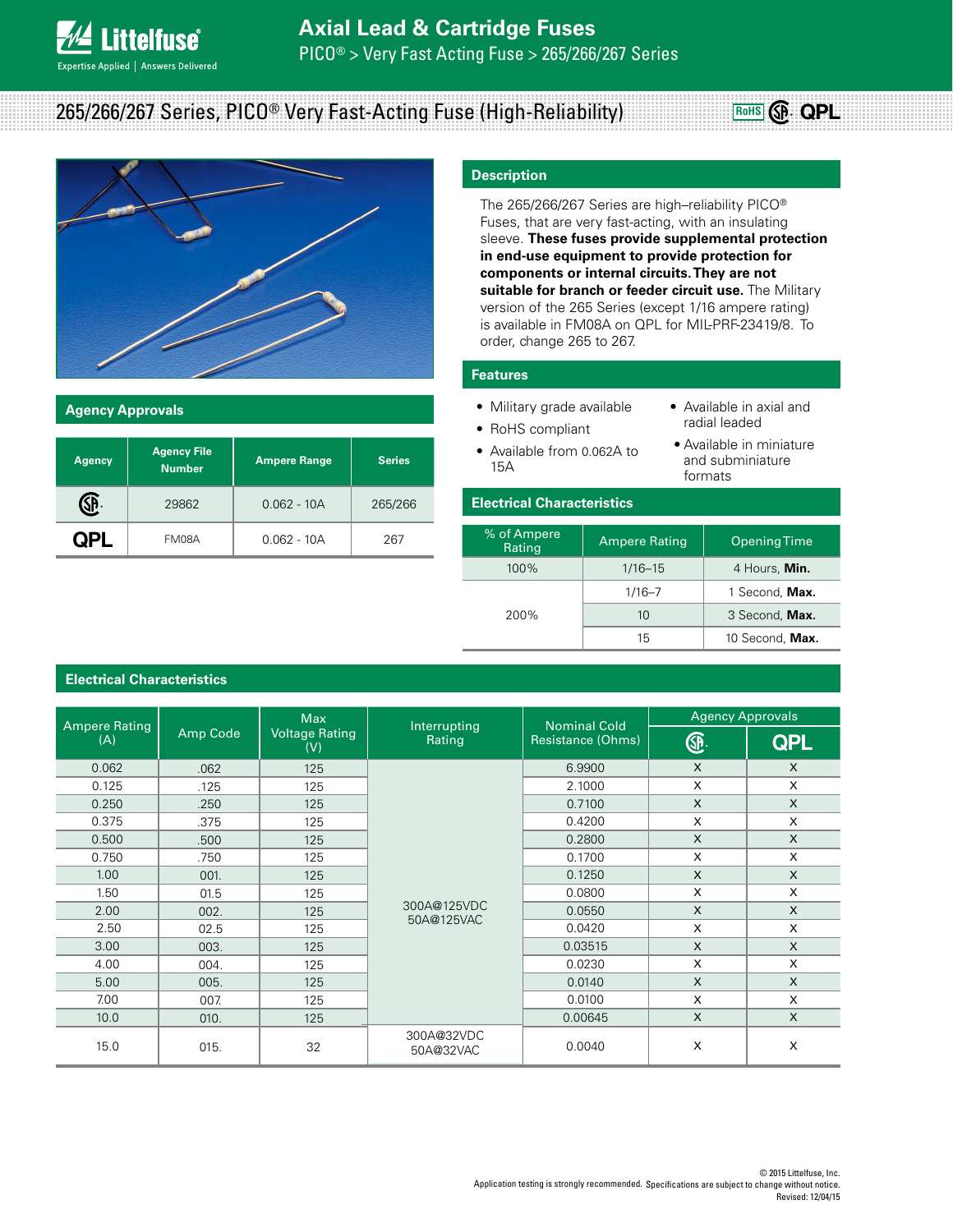# **Axial Lead & Cartridge Fuses** PICO® > Very Fast Acting Fuse > 265/266/267 Series



#### **Temperature Re-rating Curve**



#### Note:

 Rerating depicted in this curve is in addition to the standard derating of 25% for continuous operation.

#### **Average Time Current Curves**



# **Soldering Parameters\**



#### **Recommended Process Parameters:**

| <b>Waye Parameter</b>                                | <b>Lead-Free Recommendation</b>   |  |
|------------------------------------------------------|-----------------------------------|--|
| Preheat:<br>(Depends on Flux Activation Temperature) | (Typical Industry Recommendation) |  |
| Temperature Minimum:                                 | $100^{\circ}$ C                   |  |
| Temperature Maximum:                                 | $150^{\circ}$ C                   |  |
| Preheat Time:                                        | 60-180 seconds                    |  |
| Solder Pot Temperature:                              | 280°C Maximum                     |  |
| Solder DwellTime:                                    | 2-5 seconds                       |  |

#### **Recommended Hand-Solder Parameters:**

Solder Iron Temperature: 350°C +/- 5°C Heating Time: 5 seconds max.

**Note: These devices are not recommended for IR or Convection Reflow process.**